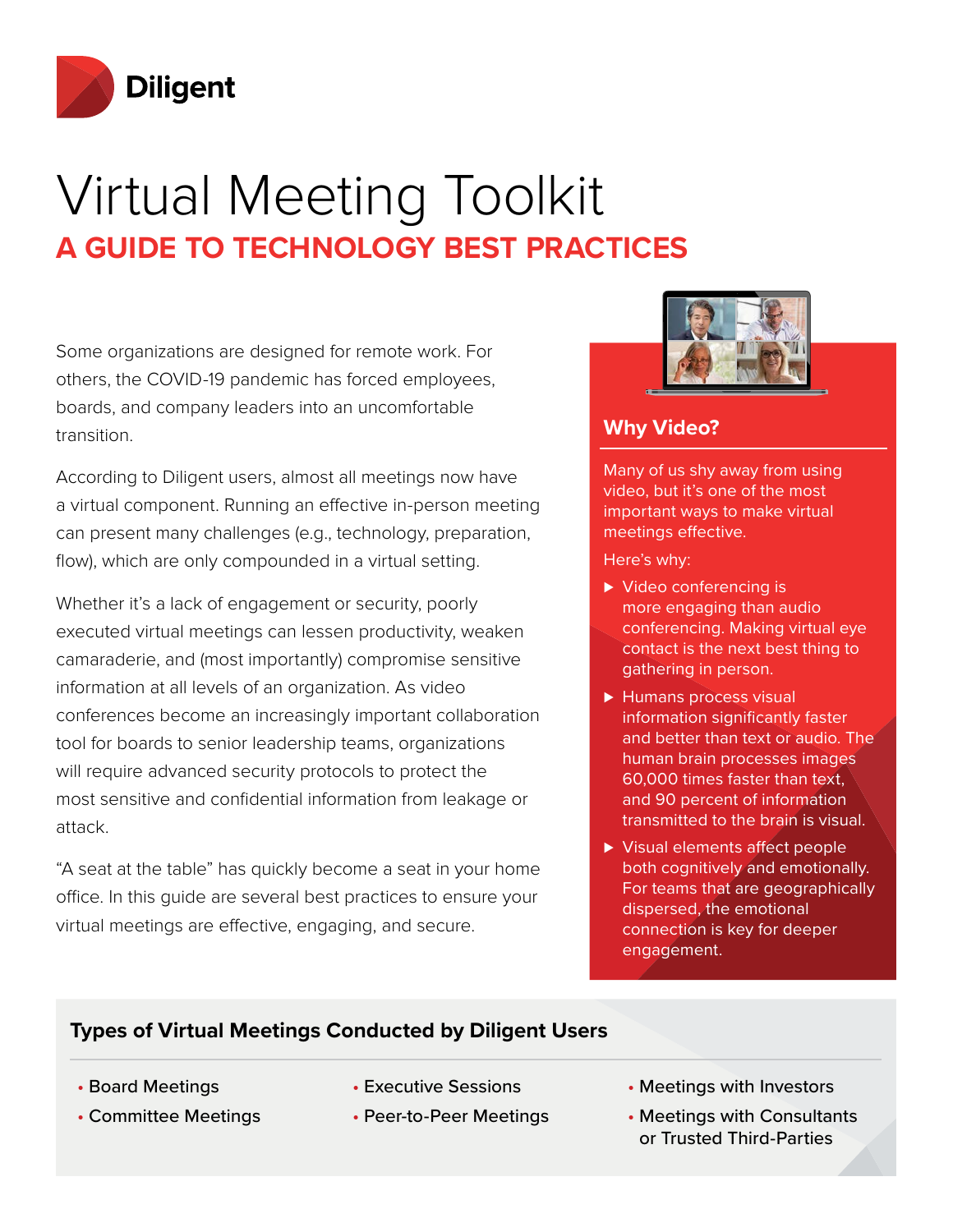

### Considerations, Tips, & Best Practices

### **TECHNOLOGY**

- **☐ Select a video conferencing platform.** Whether it's Zoom, GoToMeeting, Webex, or Microsoft Teams, there are a wide variety of platforms available to support video conferencing (all similar in functionality). Consult your IT team. If they don't already have video capabilities in place, they can make a recommendation based on the organization's current infrastructure.
	- **Diligent Boards** supports split screen technology to view the meeting materials alongside the video conference.
- **☐ Determine supporting tools.** In addition to the video conferencing platform, consider the tools that are needed to securely deliver meeting materials, support communication, and increase engagement and productivity throughout the video conference. We recommend leveraging a secure file-sharing and messaging platform and ideally, these platforms would integrate.
	- **☐** Check out **Diligent Secure File Sharing** and **Diligent Messenger**, both of which integrate with **Diligent Boards**.
- **☐ Train attendees and administrators on the platform.** For larger, more important meetings (especially at the boardand executive-level), don't skip the trial run. Make sure your attendees understand how to properly utilize your meeting platform and all its features. Consider having a quick training session prior to your first meeting for all attendees unfamiliar with the new platform.

### **Diligent Virtual Meeting Tools, Defined:**

- **⊲ Diligent Boards:** Provides a secure and central location for board books and sensitive meeting materials, along with the tools to review, discuss and collaborate. Voting and questionnaires can also be completed through this app.
- **⊲ Diligent Messenger:** A secure, encrypted messaging platform (accessible on phone, iPad or desktop) that resembles both SMS texting and email. Allows boards and senior leadership teams to securely communicate in groups or one-on-one. Integrates with Diligent Boards.
- ▶ Secure File Sharing: A virtual data room that integrates with Diligent Boards. Ideal for M&A, crisis communication, or sharing sensitive documents with permissioned third parties (e.g., auditors, consultants).
- **⊲ Secure Meeting Workflow:**  A workflow tool that allows permissioned users to collaborate on documents and presentations collectively within a secure, encrypted environment.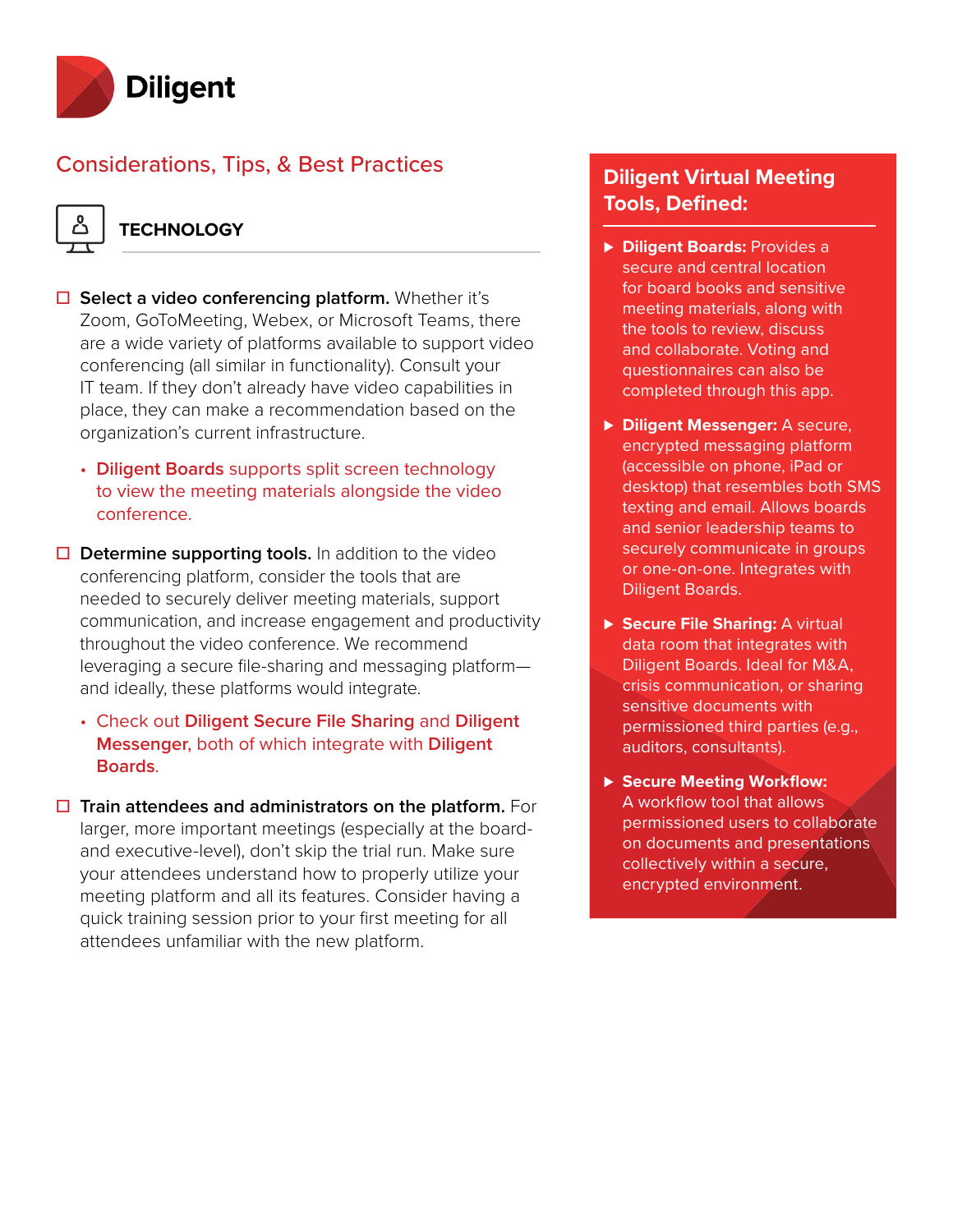

# **SECURITY**

- **☐ Do not send video conference links via email.** Most video conferencing systems are hosted on the cloud, which means they're not encrypted; yet, a more pressing security risk is failing to protect the link itself. Links generated for your private video conference meetings should be treated like a sensitive document. Avoid sharing video meeting links in email or calendar invites, where they can be forwarded or intercepted.
	- **☐** Diligent now enables users to share video conference links securely in their Diligent calendar.
- **☐ Avoid video chat features.** Most video conferencing platforms have an interactive chat feature. While convenient, this feature is both impermanent and unsecure. Any messages, links, and documents should be shared via the supporting tools as identified above.
- **☐ Consult your GC before recording.** Most video conference platforms have a recording feature. This is frequently used to record the meeting for anyone who could not attend in real-time. Make sure you understand the legal ramifications of recording a virtual meeting before doing so.



### **☐ Set ground rules and circulate beforehand.** Meeting moderators are responsible for outlining the rules of engagement. These should include important reminders around "general etiquette" (i.e., mute when not speaking, use a phone line for clearer audio connection). This document should also include guidelines on process and forum: how motions will work, how to alert the moderator when you have something to say, etc.

- **☐ Diligent Boards** provides a central location to share all pre- and post-meeting materials.
- **☐ Consider your surroundings.** Adjust your setup so that you face a window or are exposed to plenty of light. Make sure your background is professional, your attire is work appropriate, and background noise is limited.
- **☐ Don't multitask.** Close other programs and avoid checking email or typing during the meeting. If you take notes, consider writing them down. Maintain eye contact and stay focused on the individual speaking.
- **☐ Consider time zones.** In a remote work setting, teams can be dispersed across the globe. Consider the time zones of attendees when scheduling.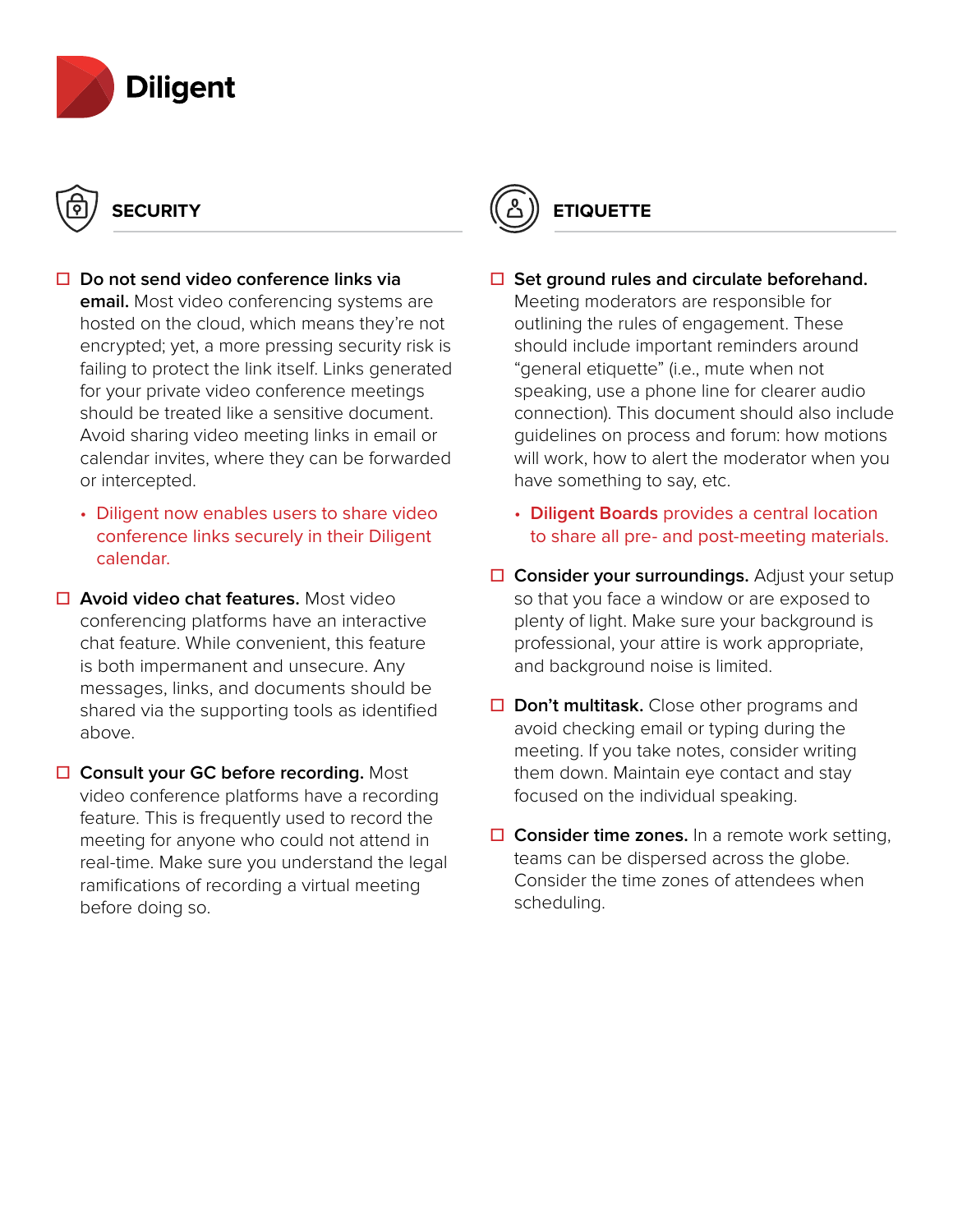

# **ENGAGEMENT**

- **□** Set the agenda ahead of time. With virtual meetings, a clear, well-designed agenda is more important than ever. Outline discussion topics, as well as any pre-read materials required for meeting attendees. The agenda should also set clear roles for each attendee and specify meeting objectives.
	- **☐ Diligent Secure Meeting Workflow** enables meeting owners and administrators to collaborate on documents in a secure workflow environment.
	- **☐** With **Diligent Messenger**, reminders and agendas can be shared securely with attendees prior to the meeting.
- **☐ Adapt meeting for virtual formats.** Most boards and leadership teams will need to adapt their typical meetings to match a virtual format—particularly with regards to length. As the number of virtual meetings increase, ensure meetings are targeted and timelines are efficient. Consider that additional, related meetings will likely follow as a result.
- **☐ Encourage personal connections.** Remote working can be isolating. Consider a virtual icebreaker or starting each meeting with a personal touchpoint.



**☐ Learn and apply.** Ensure your organization has a method for collecting virtual meeting feedback from attendees and apply those lessons learned going forward. In times of uncertainty, seeking these insights not only offers an additional touchpoint but ensures that meetings become more efficient overtime so your team can focus on the task at hand.

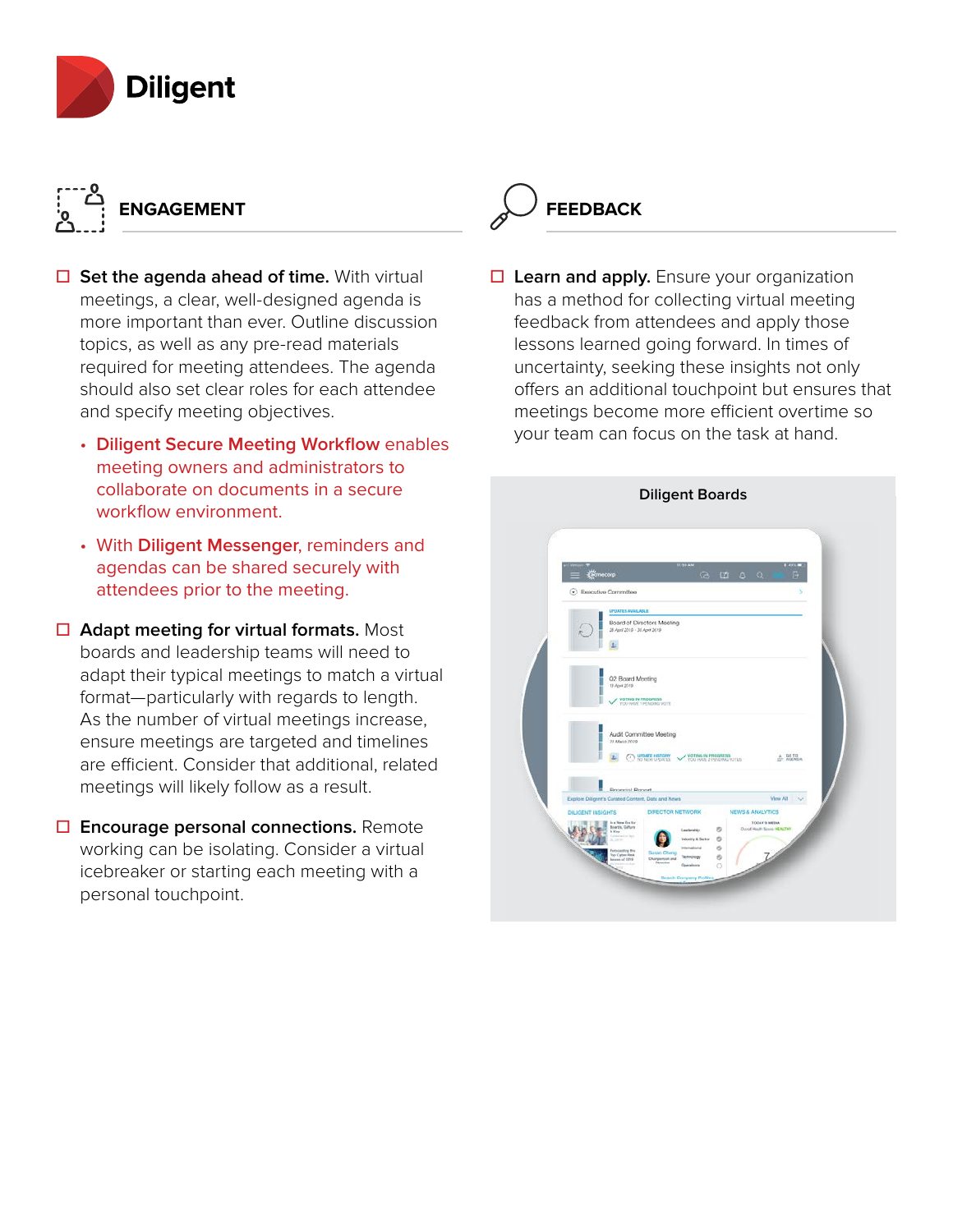

## **How Diligent Supports Your Virtual Meeting Workflow**



#### **MEETING PREPARATION**

- Determine agenda, attendees, and any materials that need to be prepared.
- Consult IT if any technology assistance is needed and provide training for attendees.
- Leverage **Diligent Secure Meeting Workflow** to collaborate with permissioned users as documents are being assembled.

### **MEETING MATERIALS DELIVERY**

- Share agenda, pre-read materials, and virtual meeting "ground rules" through **Diligent Boards**.
- Send video conference links securely through your **Diligent Boards** calendar.
- Leverage **Diligent Secure File Sharing** to share sensitive files with trusted third parties.
- Send last-minute meeting reminders to attendees with **Diligent Messenger**.

### **MEETING PROCESS**

- Use the **Diligent Minutes** module to record meeting notes and identify action items.
- Leverage Voting features within the Diligent Boards app for engagement and motions.

### **MEETING FOLLOW-UP**

- Draft action items and assign to owners with timelines.
- Distribute follow-up materials and vote to improve meeting minutes securely within the **Diligent Boards** app.

### **BOARD COMMUNICATION**

### (Before, After and Between Meetings)

- Centralize all attendee communication (including documents and link-sharing) using secure, integrated tools.
- Leverage **Diligent Messenger** for all attendee communication, including large groups, small groups, and one-on-one conversations.